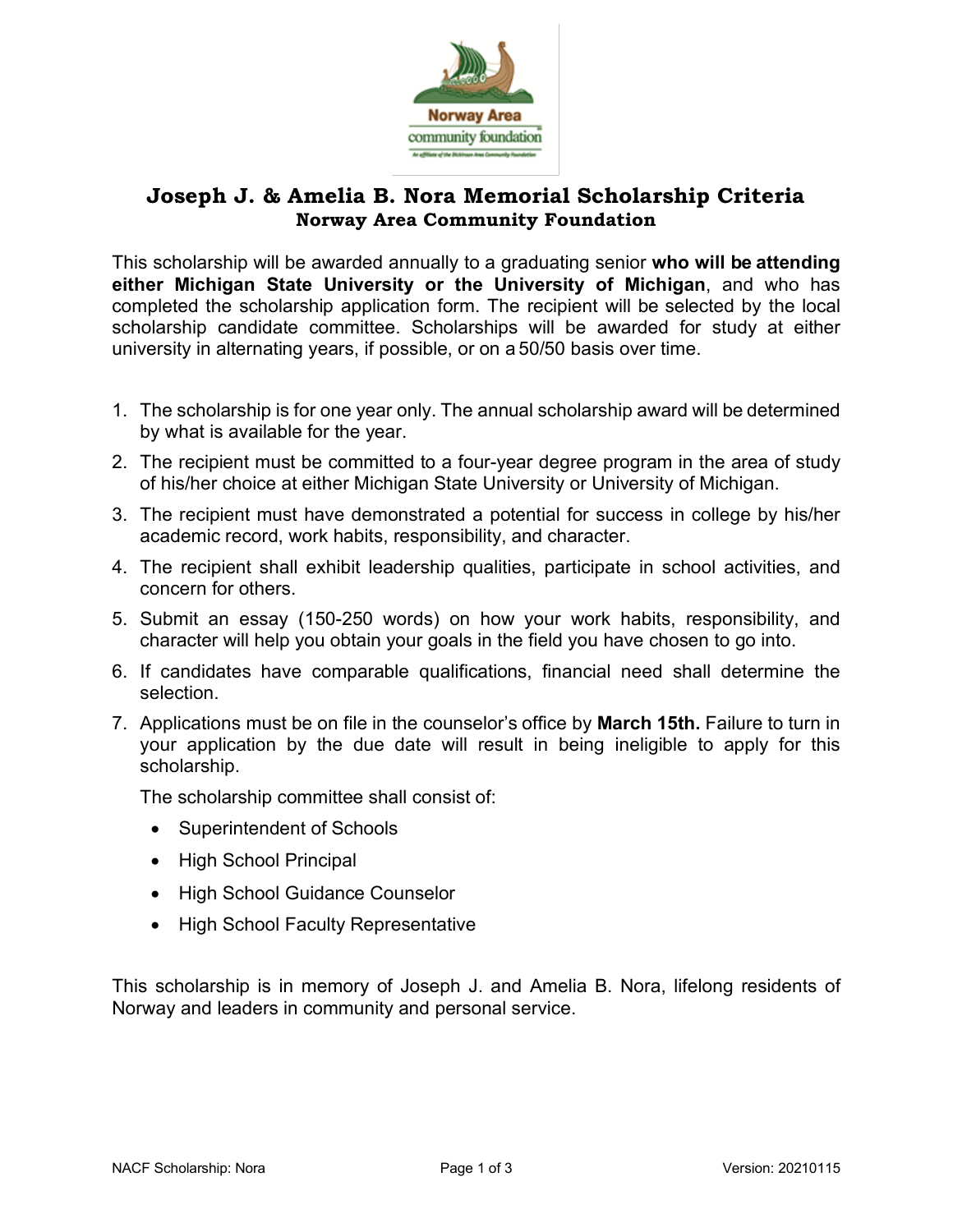

## *Joseph J. & Amelia B. Nora Memorial Scholarship*

**Dickinson Area Community Foundation**

**Completed applications must be submitted by March 15th**

| Date                                                                                        |  |                                         |  |  |  |
|---------------------------------------------------------------------------------------------|--|-----------------------------------------|--|--|--|
| <b>Full Name</b>                                                                            |  |                                         |  |  |  |
| <b>Street Address</b>                                                                       |  |                                         |  |  |  |
| <b>City ST ZIP Code</b>                                                                     |  |                                         |  |  |  |
| Home & Cell Phone                                                                           |  |                                         |  |  |  |
| <b>E-Mail (Required)</b>                                                                    |  |                                         |  |  |  |
| <b>High School Attended</b>                                                                 |  |                                         |  |  |  |
| <b>GPA</b>                                                                                  |  |                                         |  |  |  |
| <b>Class Rank</b>                                                                           |  | <b>ACT Score:</b>                       |  |  |  |
| <b>Leadership positions held:</b>                                                           |  |                                         |  |  |  |
|                                                                                             |  |                                         |  |  |  |
|                                                                                             |  |                                         |  |  |  |
|                                                                                             |  |                                         |  |  |  |
|                                                                                             |  |                                         |  |  |  |
| School Activities you participated in:                                                      |  |                                         |  |  |  |
|                                                                                             |  |                                         |  |  |  |
|                                                                                             |  |                                         |  |  |  |
|                                                                                             |  |                                         |  |  |  |
|                                                                                             |  |                                         |  |  |  |
|                                                                                             |  |                                         |  |  |  |
| Check below the university you plan to attend:                                              |  |                                         |  |  |  |
| <b>Michigan State University</b>                                                            |  | <b>University of Michigan</b>           |  |  |  |
| Did you work during the school year?                                                        |  | If yes, how many hours/week?            |  |  |  |
| <b>Weekly earnings:</b>                                                                     |  | Do you have any savings for college? No |  |  |  |
| Approximate amount of savings:                                                              |  |                                         |  |  |  |
| Name of person(s) dependent upon your earnings (if any)?                                    |  |                                         |  |  |  |
|                                                                                             |  |                                         |  |  |  |
|                                                                                             |  |                                         |  |  |  |
|                                                                                             |  |                                         |  |  |  |
|                                                                                             |  |                                         |  |  |  |
| If so, for what portion of your expenses? None<br>Will you work while attending college? No |  |                                         |  |  |  |
| How much do you estimate it will cost you to go to the college of your choice for one year? |  |                                         |  |  |  |
|                                                                                             |  |                                         |  |  |  |
|                                                                                             |  |                                         |  |  |  |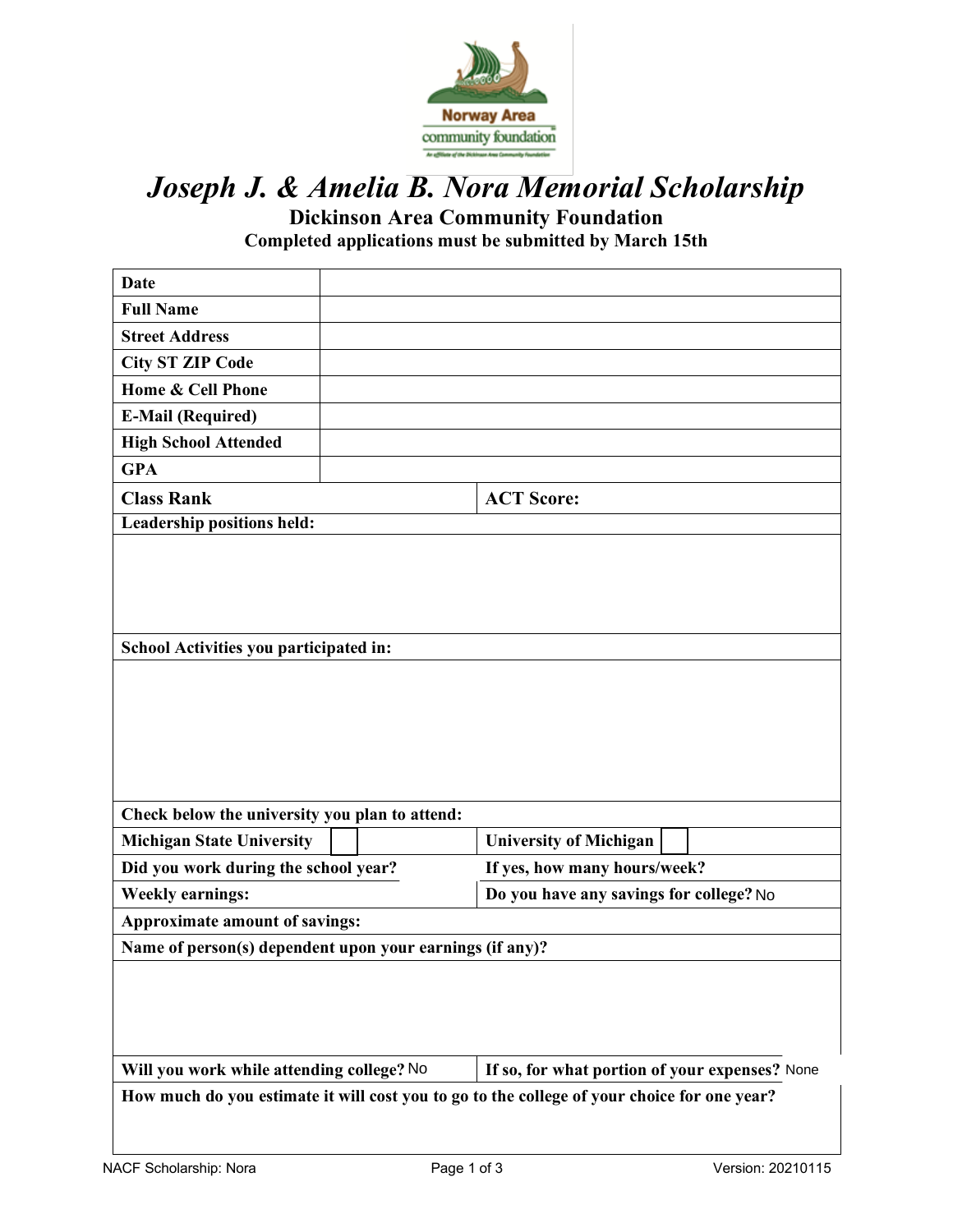

| <b>Tuition &amp; Fees</b>                                                                                                                                                                                                                                                                                                                                                                                 |        | $\sim$ |  |  |
|-----------------------------------------------------------------------------------------------------------------------------------------------------------------------------------------------------------------------------------------------------------------------------------------------------------------------------------------------------------------------------------------------------------|--------|--------|--|--|
| Room & Board                                                                                                                                                                                                                                                                                                                                                                                              | \$     |        |  |  |
|                                                                                                                                                                                                                                                                                                                                                                                                           |        |        |  |  |
| <b>Books &amp; Supplies</b>                                                                                                                                                                                                                                                                                                                                                                               | \$     |        |  |  |
| <b>Miscellaneous</b>                                                                                                                                                                                                                                                                                                                                                                                      |        | $\sim$ |  |  |
| <b>Total:</b>                                                                                                                                                                                                                                                                                                                                                                                             | \$0.00 |        |  |  |
| Will you attend college if you do not receive a scholarship?                                                                                                                                                                                                                                                                                                                                              |        |        |  |  |
| Please include the following with the application:                                                                                                                                                                                                                                                                                                                                                        |        |        |  |  |
| 1. An essay (150-250 words) on how your work habits, responsibility, and character will<br>help you obtain your goals in the field you have chosen to go into.<br>High school transcripts<br>2.                                                                                                                                                                                                           |        |        |  |  |
| <b>Application Deadline</b>                                                                                                                                                                                                                                                                                                                                                                               |        |        |  |  |
| All applications need to be submitted to the guidance counselor's office by March 15 <sup>th</sup> .                                                                                                                                                                                                                                                                                                      |        |        |  |  |
| <b>Agreement and Signature</b>                                                                                                                                                                                                                                                                                                                                                                            |        |        |  |  |
| By submitting this application, I affirm that the facts set forth in it are true and complete. I understand<br>any false statements, omissions, or other misrepresentations made by me on this application may result<br>in rejection of this application.                                                                                                                                                |        |        |  |  |
| Name (printed)                                                                                                                                                                                                                                                                                                                                                                                            |        |        |  |  |
| Signature                                                                                                                                                                                                                                                                                                                                                                                                 |        |        |  |  |
| Date                                                                                                                                                                                                                                                                                                                                                                                                      |        |        |  |  |
| <b>Parent Application Form</b>                                                                                                                                                                                                                                                                                                                                                                            |        |        |  |  |
| Name of parent or guardian completing this<br>form:                                                                                                                                                                                                                                                                                                                                                       |        |        |  |  |
| Home address:                                                                                                                                                                                                                                                                                                                                                                                             |        |        |  |  |
| Phone:                                                                                                                                                                                                                                                                                                                                                                                                    |        |        |  |  |
| The purpose of supplying us with the following information is to determine if the applicant comes from<br>a family of modest means. With the information you supply the Nora scholarship committee will<br>determine if the applicant is qualifies. It will, therefore be necessary to obtain confidential information.<br>Your answers to the following questions will be treated strictly confidential. |        |        |  |  |
| What was the household total income for the year $20 \underline{\hspace{1cm}} 2 \quad$ \$<br>Parent #2<br>Parent #1                                                                                                                                                                                                                                                                                       |        |        |  |  |
| What was the source of the income?                                                                                                                                                                                                                                                                                                                                                                        |        |        |  |  |